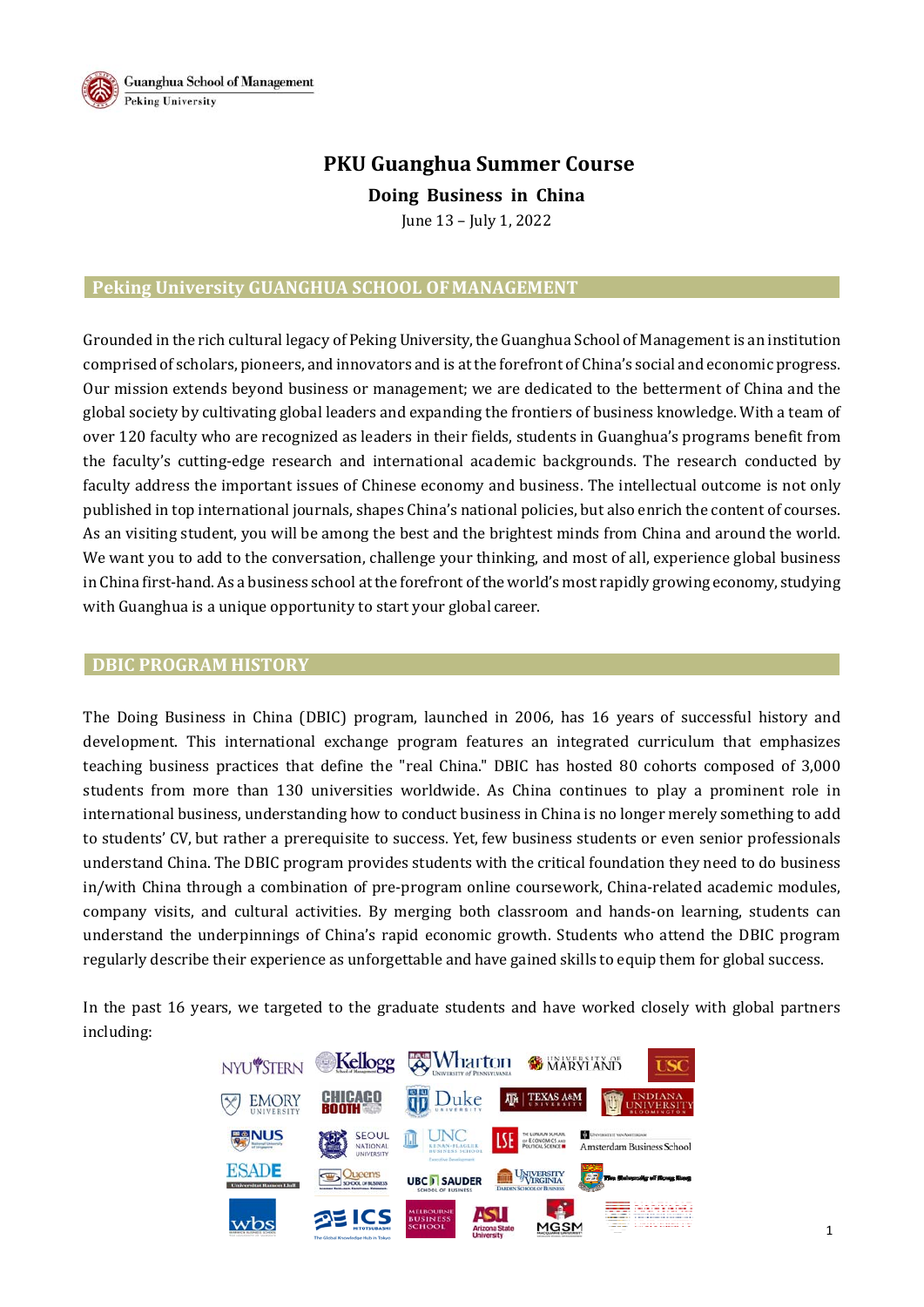

### **DBIC PROGRAM 2022**

Current students are and will be increasingly interacting with a broader, more globalized community, so they need to become ever more competent in understanding, talking with, relating to, and working with persons who differ politically, socioeconomically, and geographically. The DBIC summer course opens students to a broader perspective, and better prepares them for living and leading in an interdependent global world. Students interested in China and its business landscape are welcome to apply our program.

Students would complete an **in‐person, on‐campus academic experience** with company visits and academic lectures, including specially-designed modules on career development, entrepreneurship, and China's familyrun businesses to help you better plan your future.

### **KEY INFORMATION OF THE PROGRAM**

| <b>Program Dates</b>   | June 13 - July 1, 2022 (three weeks)                                                                                                                                                                                  |  |  |  |
|------------------------|-----------------------------------------------------------------------------------------------------------------------------------------------------------------------------------------------------------------------|--|--|--|
| <b>Courses</b>         | Chinese Economy<br>1.<br>New Technology and Business Transformation<br>2.                                                                                                                                             |  |  |  |
| <b>Credits</b>         | 6 Credits<br>90 Contact Hours                                                                                                                                                                                         |  |  |  |
| Language               | Chinese                                                                                                                                                                                                               |  |  |  |
| Grading                | Attendance (5%, individual)<br>1.<br>2.<br>Peer Assessment and Participation (15%, individual)<br>Self-Learning and Quizzes for the Pre-Program Course (10%, individual)<br>3.<br>Group Assignment (70%, group)<br>4. |  |  |  |
| Location               | Peking University Guanghua School of Management, Beijing, China<br>(in-person, on-campus)                                                                                                                             |  |  |  |
| <b>Program Content</b> | Academic Lectures, Case Studies, Guest Lectures, Workshops                                                                                                                                                            |  |  |  |
| <b>Who Can Apply</b>   | <b>Undergraduates from Overseas Universities</b>                                                                                                                                                                      |  |  |  |
| <b>Program Fees</b>    | RMB 42,000 (including application fee, tuition, case fee, other<br>relevant learning materials)                                                                                                                       |  |  |  |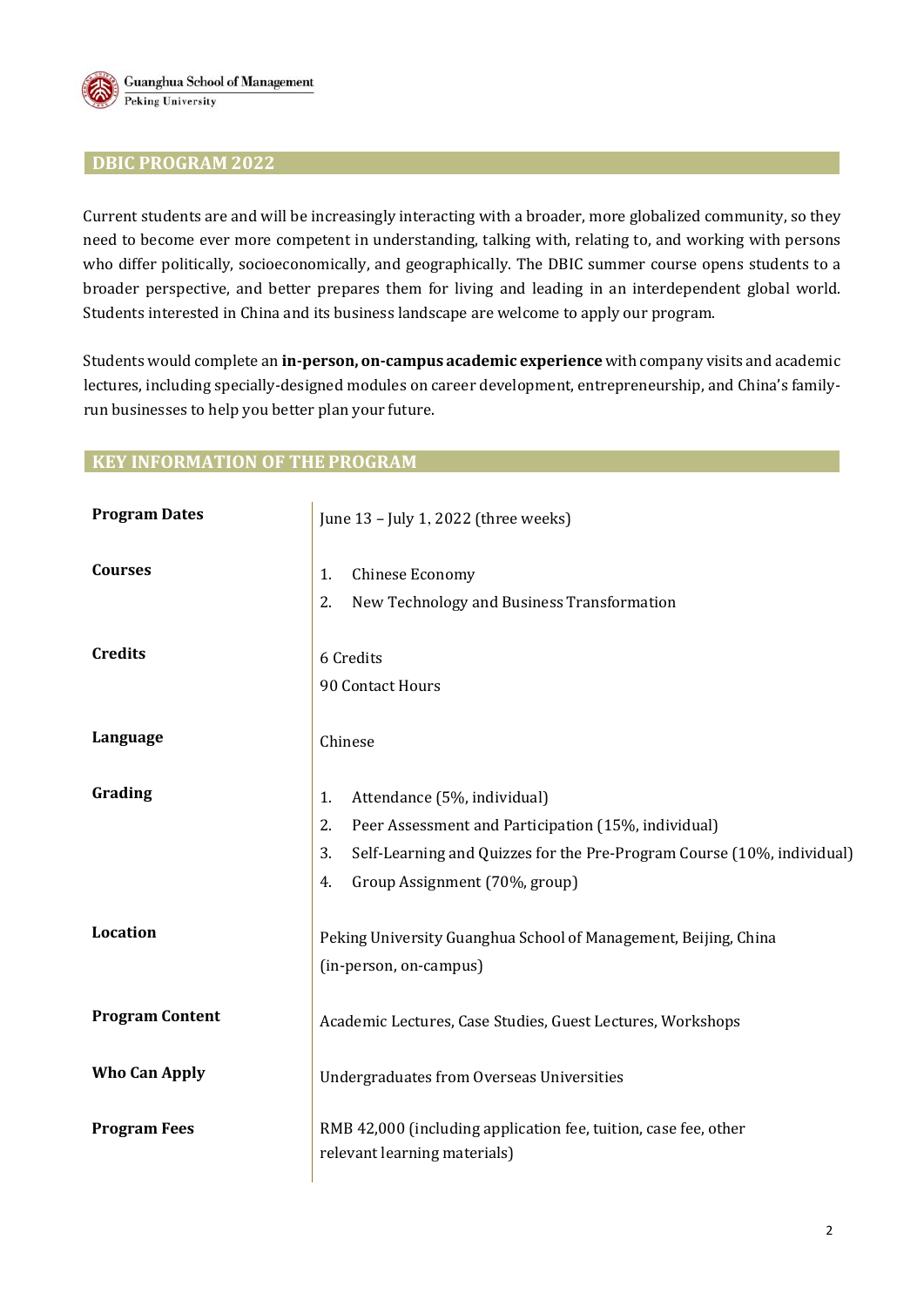

| <b>Nomination Deadlines</b><br>(for partner schools)     | March 15, 2022                                                                                      |  |  |
|----------------------------------------------------------|-----------------------------------------------------------------------------------------------------|--|--|
| <b>Application Deadline</b><br>(for individual students) | May 15, 2022                                                                                        |  |  |
| <b>Application Process</b>                               | Online application submission: http://exchange.gsm.pku.edu.cn/<br>1)<br>dbic/application/login.html |  |  |
|                                                          | Application materials review<br>2)                                                                  |  |  |
|                                                          | 3)<br>Admissions notification                                                                       |  |  |
|                                                          | Tuition and program fee payment<br>$\left 4\right $                                                 |  |  |

### **COURSE INFORMATION**

The summer courses offered through PKU Guanghua's DBIC Program provide high-achieving and ambitious students an immersive, collaborative, and transformative educational experience at one of Asia's leading universities. Together with peers from around the world, students will thrive in a dynamic and supportive academic environment. Students will leave the DBIC Program more capable of thinking critically and communicating confidently.

### *Brief Introduction of Courses*

With a theme of "Doing business in China", the two courses below will be delivered in the summer 2022:

| <b>Chinese Economy</b>                            |
|---------------------------------------------------|
| <b>New Technology and Business Transformation</b> |

Please find the detailed each syllabus at the end of the document.

### **Chinese Economy (Syllabus: Page 7)**

This course is aimed to understand the economic development and institutional dynamics of China in both historical and comparative perspectives with a focus on the developmental and institutional dynamics and its underlying logic of China's modernization during the planned economy and the reform era. This course distinguish itself by combining the "Chinese narratives" with economic theories and frontier research, highlighting interactions between market competition among local firms and political competition among local officials as a key driving force of China's growth miracle and a root cause of downsides associated with its marvelous growth, and evaluating Chinese economic development and government governance through the lens of international comparisons.

### **New Technology and Business Transformation (Syllabus: Page 8**-**9)**

This course will focus on a few topics those are related to the impact of technology advancement on industry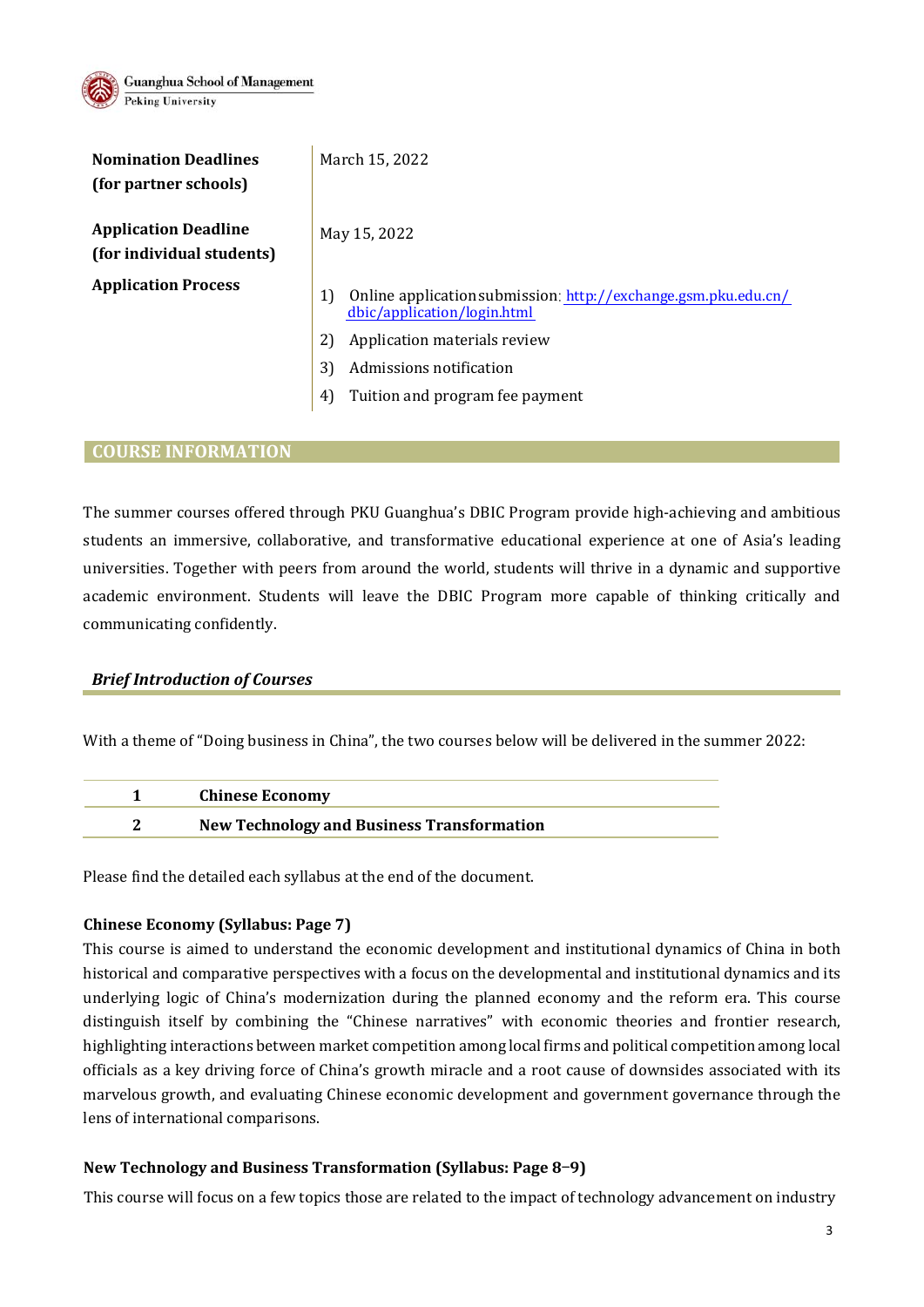

**Guanghua School of Management** Peking University

development including the topics of AI and Economy, Business Practices Based on Big Data in China, and Digital Marketing etc., to help the student understand technology and its applications to the economy and gain a deep understanding of and independent thinking about how technology affects various aspects of the economy, gain a deep understanding of Chinese digital market and vital elements of marketing management in a dynamic market and enhance analytical, communication, and decision-making skills through the learning of big data.

### *PROGRAM FACULTY*

The DBIC program is governed by an Academic Steering Committee to ensure teaching quality and learning experience. Our faculty is committed to building a vibrant and interactive learning environment where you and your peers can thrive.



**Meng, Juanjuan** Professor Applied Economics

*Ph.D. in Economics University of California, San Diego*

#### **PROFESSOR BIOGRAPHIES**



**Shen, Ji** Assistant Professor Finance

*Ph.D. in Finance London School of Economics and Political Science*



**Wang, Rui** Associate Professor Marketing

*Ph.D. in Marketing Pennsylvania State University*



**Wang, Hui** Associate Professor Applied Economics

*Ph.D. in Economics University of Toronto*



**Zhang, Yanlong** Associate Professor Organization and Strategic Management

*Ph.D. in Sociology Duke University*

**Dr. Meng, Juanjuan** is a Professor of Department of Applied Economics. She earned her Ph.D. in Economics from University of California San Diego. Dr. Meng's current research interests include Behavior Economics and Behavior Finance. She has received financial support from the National Natural Science Foundation of China for Excellent Young Scholar, National Natural Science Foundation of China (General project and youth project) and Beijing Higher Education Young Elite Teacher Project. Dr. Meng has earned rewards such as Excellence in Referee Rewards, The American Economics Review in 2007**‐**2008 and Mingde Scholarship from 2001 to 2004.

**Dr. Shen, Ji** is an Assistant Professor of Finance**.** He received a Bachelor of Science from Fudan University, a Master of Economics from Peking University and a PhD in Finance from the London School of Economics and Political Science. At present, his main research interests are asset pricing theory and political economy in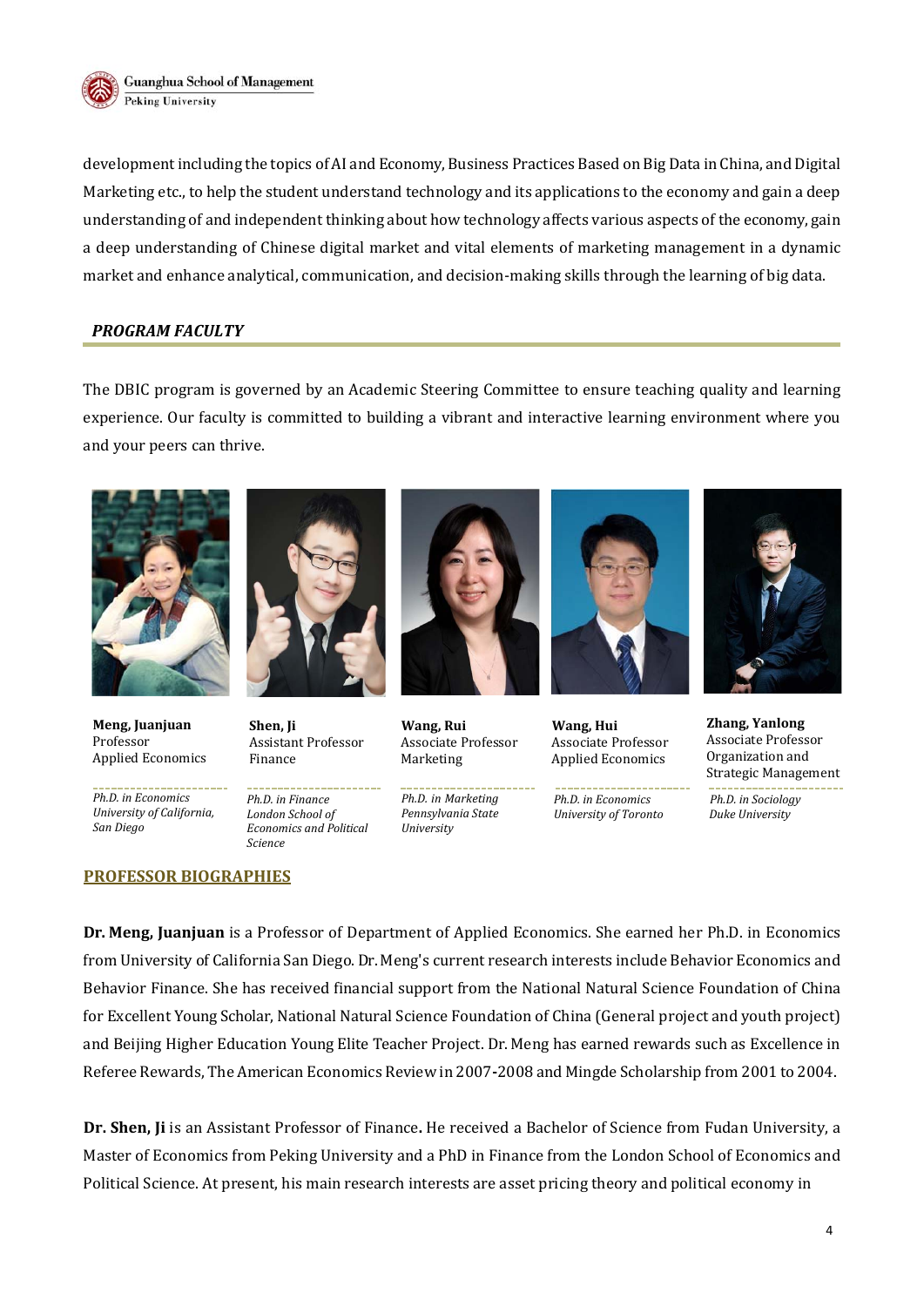

frictional markets.

**Dr. Wang**, **Rui** is an Associate Professor of the Department of Marketing. She obtained her Bachelor's degree from Nanjing University, a Master's degree in Economics from Fudan University, and a Ph.D. in Business Administration from Pennsylvania State University. Professor Wang's research interests are mainly in strategic marketing areas such as B2B marketing, marketing leadership, social networks, and interfirm relationships. Currently, Dr. Wang serves on the editorial board of the *Journal of Business to Business Marketing*, and also serves as an ad hoc reviewer for the *Journal ofMarketing*.

**Dr. Wang, Hui** is currently an Associate Professor of Applied Economics and Associate Director of the James Mirrless Institute of Economic Policy Research (IEPR). He obtained his Bachelor degree from Peking University, and his Master's and Ph.D. degrees in Economics from the University of Toronto in 2004 and 2010 respectively. His research interests lie in Industrial Organization, Economic Development, and Applied Econometrics. Courses taught by Dr. Wang include Managerial Economics for MBA students, Chinese Economy for exchange students and Advanced Microeconomics for graduate students.

**Dr. Zhang,Yanlong** is an Associate Professor at the Guanghua School of Management at Peking University. He received his Ph.D. in Sociology from Duke University. His research interests include economic sociology, organization studies, social networks, and social capital. His recent research on Chinese land banking, household finance, development of management literature, and corporate social capital were published in *Management and Organization Review*, *Social Networks*, *Academy of Management Annals*, and *Research in the Sociology of Work*. His current research examines entrepreneurs' social networks, local business associations, and corporate social capital.

### *CAREER DEVELOPMENT DAY*

The DBIC Program includes a Career Development Day to help kick start students' careers. The event includes various workshops with topics like Dialogue with HR, Analysis of China's Employment Market and Talent Trends, and Workshop of Rock Your Profile. Learn all about employment in China, job search strategies, and resume preparation.

### *COMPANY VISITS*

The Guanghua School of Management has leveraged its extensive network to create opportunities for participants to visit leading domestic and international corporate partners in different regions. While each company visit is unique, Guanghua works closely with its corporate partners to ensure that the visits enhance the overall educational experience. Through company visits, participants gain an understanding on how companies have overcome the distinct challenges of the China market and achieved success. These visits will also provide exposure to different management practices, leadership styles and challenges, and a variety of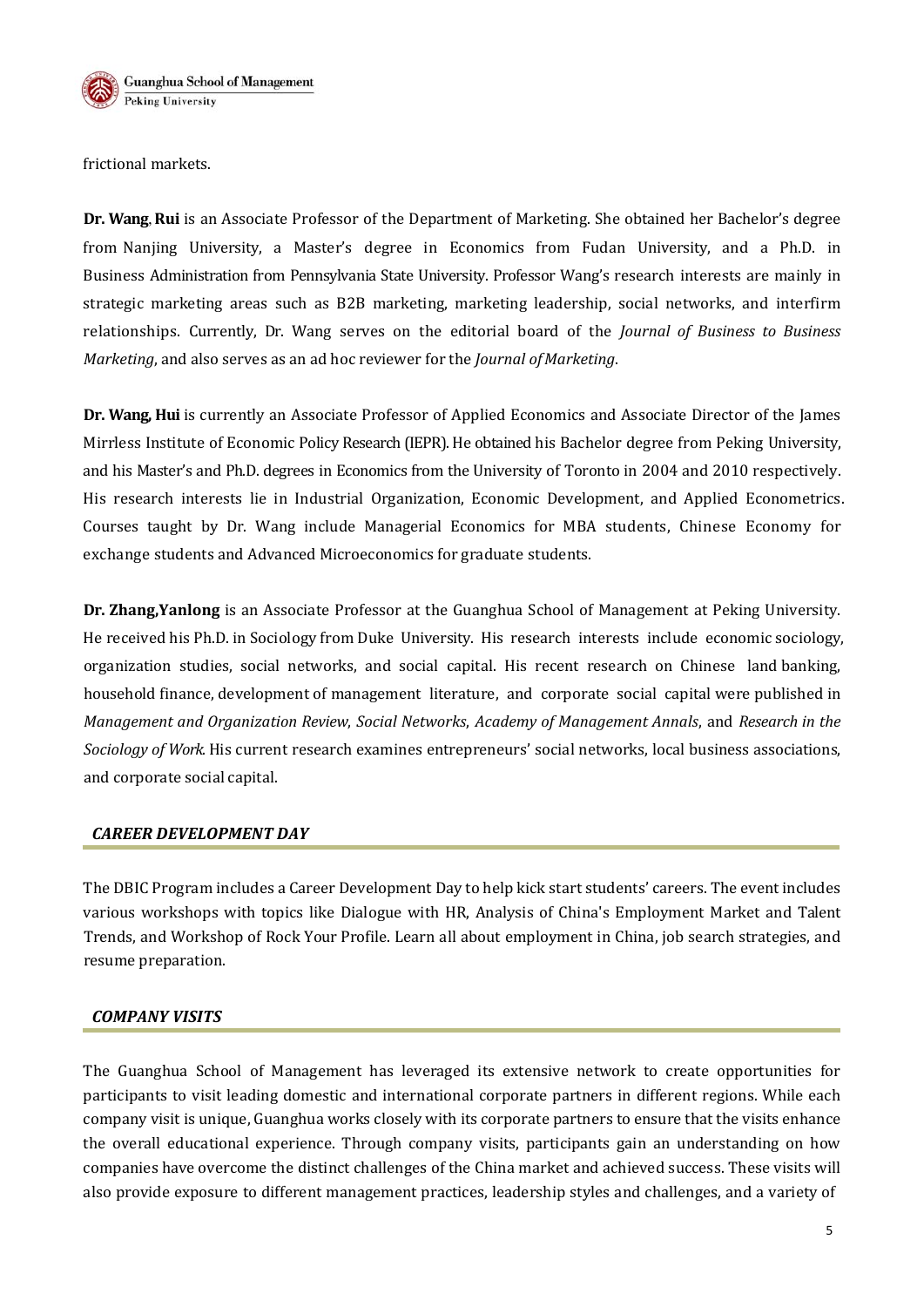

marketing and public relations strategies. A typical visit format includes a series of presentations given by professionals, a site tour, a workshop led by industry experts, and a networking session.

We appreciate our host companies:



### *PROGRAM ACTIVITIES*

Students are invited to participate in excursions, activities, and visits to immerse themselves in the local life outside the classroom. These include orientation, campus and city tours, welcoming and farewell receptions. Students will be given opportunities to mingle with other students and the PKU Guanghua students.

### **PROGRAM CONTACT**

### **Inquiries**

Office of Global Affairs |Guanghua School of Management |Peking University

**Program Officers:** Mr. Mark Song: +86 10 6274 7121 Ms. Venus Li: +86 10 6274 7007 Email: pku-dbic@gsm.pku.edu.cn

**Website:** https://dbic.gsm.pku.edu.cn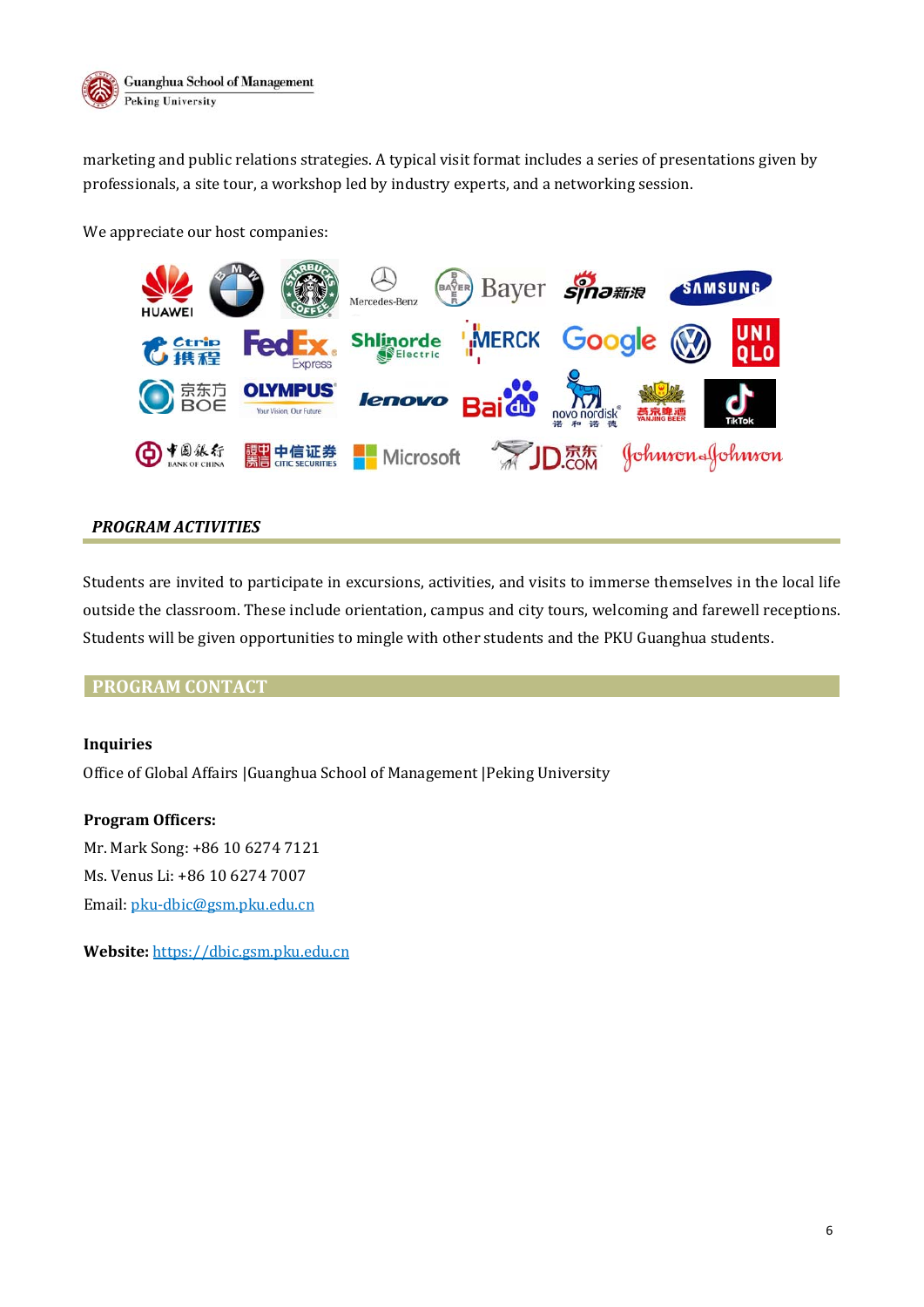

## **Chinese Economy**

## **COURSE NO.** ECONS2101 **COURSE CREDITS** 3 **CREDIT HOUR** 45

#### **Course Description**

This course includes two parts. First part is aimed to understand the economic development and institutional dynamics of China in both historical and comparative perspectives with a focus on the developmental and institutional dynamics and its underlying logic of China's modernization during the planned economy and the reform era. This course distinguish itself by combining the "Chinese narratives" with economic theories and frontier research, highlighting interactions between market competition among local firms and political competition among local officials as a key driving force of China's growth miracle and a root cause of downsides associated with its marvelous growth, and evaluating Chinese economic development and government governance through the lens of international comparisons.

Second part focus on Chinese Finance. The past 40 years of reform and opening up has witnessed remarkable and considerable progress in China's financial industry. This course will contain the institutional background of China's financial industry and China's financial development. The course will explain the historical choice of reform and opening-up of the financial industry based on academic research problem-oriented discussions, summarize the experience and lessons of China's financial industry development, and describe the China's financial development model.

### **Reading Materials**

- 1. Handouts are distributed in class.
- 2. Barry Naughton, The Chinese Economy: Adaption and Growth. Second Edition, The MIT Press, 2018
- 3. Loren Brandt and Thomas G. Rawski, eds. China's Great Economic Transformation. New York: Cambridge University Press, 2008

### **Learning Objectives**

- Building upon rigorous analytical frameworks and solid empirical facts, in order to help students understand the major issues and challenges faced by the Chinese economy, as well as the directions of its future development.
- Introducing frontier theories of finance, economics and management;
- Guiding students to establish the ability to apply theoretical knowledge and solve real world problems.

### **Course Topics**

- Demographics and Long-run Economic Growth: The Case of China
- An Insider's Account: Formulation and Implementation of China's Five-Year Plans
- The Housing Market in China
- **•** Fintech: Weapons of Mass Destruction
- China's Labor Law and Business Environment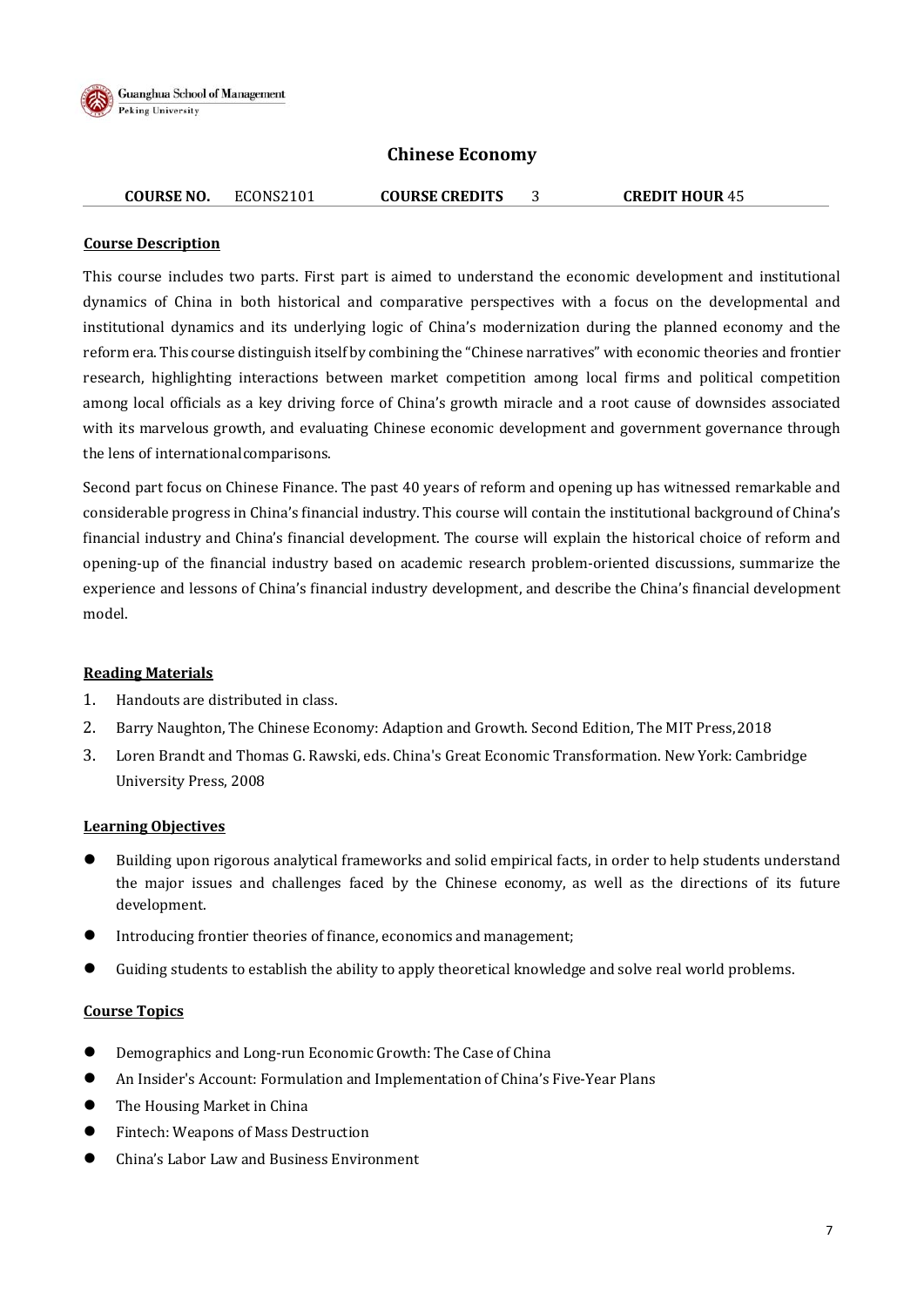

**Guanghua School of Management** Peking University

### **New Technology and Business Transformation**

| <b>COURSE NO.</b> | ECONS2102 | <b>COURSE CREDITS</b> | <b>CREDIT HOUR 45</b> |
|-------------------|-----------|-----------------------|-----------------------|
|                   |           |                       |                       |

#### **Course Overview**

This course primarily includes three parts to introduce new technology and business transformation and industrial development.

First part focuses on AI and Economics. AI is the technology that is commonly recognized to have profound impact to the economy and every aspect of human life. This part will focus on exploring how AI affects various aspects of the economy. The course will focus on discussing the effects of AI on macroeconomics, labor market, education, as well as how AI combined with big data will transform business strategy, including issues such as individualized recommendation system, market design, data trading, etc. The course will also discuss more fundamental ethnical issues such as privacy concern, algorithm discrimination, inequality and welfare.

Second part targets to Business Practices Based on Big Data in China. With the advent of the era of big data, whether we can use big data or not has become a business tool for winning. The course will focus on the emerging AI and IT enterprises development in China and its business practices based on big data and cognitive intelligence focusing on retail, smart city, digital government, public security, and more.

Third part is related to Digital Marketing. The course is achieving marketing objectives through the application of digital technologies and media. It aims to provide students with an advanced understanding of digital marketing's strategic and tactical issues and equip them with professional, intellectual, and vital transferable skills consistent with digital marketing professional standards. The course is designed to build students' knowledge of digital tools and techniques and how they can be applied in practice and enhance their employability. The course provides students an opportunity to practice the learned concepts and make them aware of cutting-edge digital media tools, techniques, and Big data, learn how to successfully integrate online and offline media and develop an effective digital marketing plan.

### **Reading Materials**

- 1. Handouts are distributed in class.
- 2. The Economics of Artificial Intelligence: An Agenda, edited by Ajay Agrawal, Joshua Gans, and Avi Goldfarb. The University of Chicago Press, 2019.
- 3. Machine, Platform, Crowd: Harnessing Our Digital Future, written by Andrew McAfee and Erik Brynjolfsson, W. W. Norton & Company, 2017.